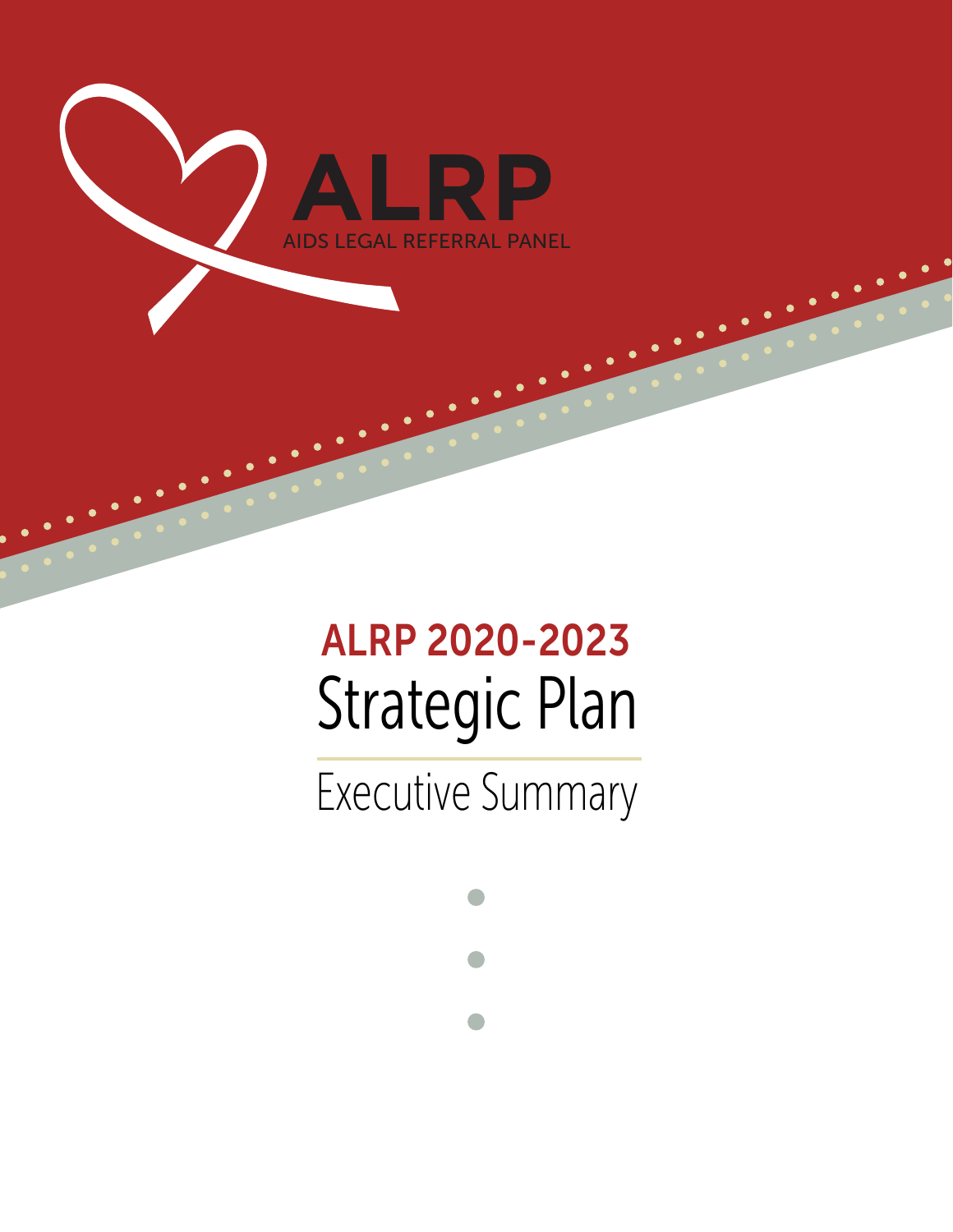

#### **Our Mission Cur Vision**

To help people with HIV/AIDS maintain or improve their health by resolving their legal issues.

#### Our Values

- Going above and beyond to serve our clients
- Quality services that are respectful
- Effective collaboration with the private bar
- Public/private partnerships in service of people living with HIV/AIDS
- Race equity and inclusion – everyone deserves equal access to justice
- Inclusive culture and programs that welcome clients of all backgrounds

## Strategic Plan 2020-2023

### Executive Summary

#### ALRP in 2023

In 2023, ALRP remains a robust and respected organization meeting the legal needs of people living with HIV/AIDS, particularly the aging, disenfranchised, and poor. Clients served by ALRP will maintain or improve their health as a result of ALRP's services.

Staff attorneys focus on legal work, as ALRP has sufficient administrative and social work staff to support their work and clients' related needs. ALRP provides for its staff: a competitive living wage; opportunities for professional growth; and appropriate resources, including updated and optimized technology.

ALRP has an active and able volunteer attorney Panel which complements Staff attorneys to provide comprehensive legal services. The ALRP Board of Directors is similarly active and impassioned to develop support for ALRP within the legal and other industries.

After a smooth transition, ALRP has a new, experienced, and dedicated Development Director. With a refreshed communications plan in place, ALRP clearly articulates the continued, vital need for its services to its clients, community, and potential funders.

ALRP's leadership continues to assess and adapt to meet the changing needs of its clients and the community at large.